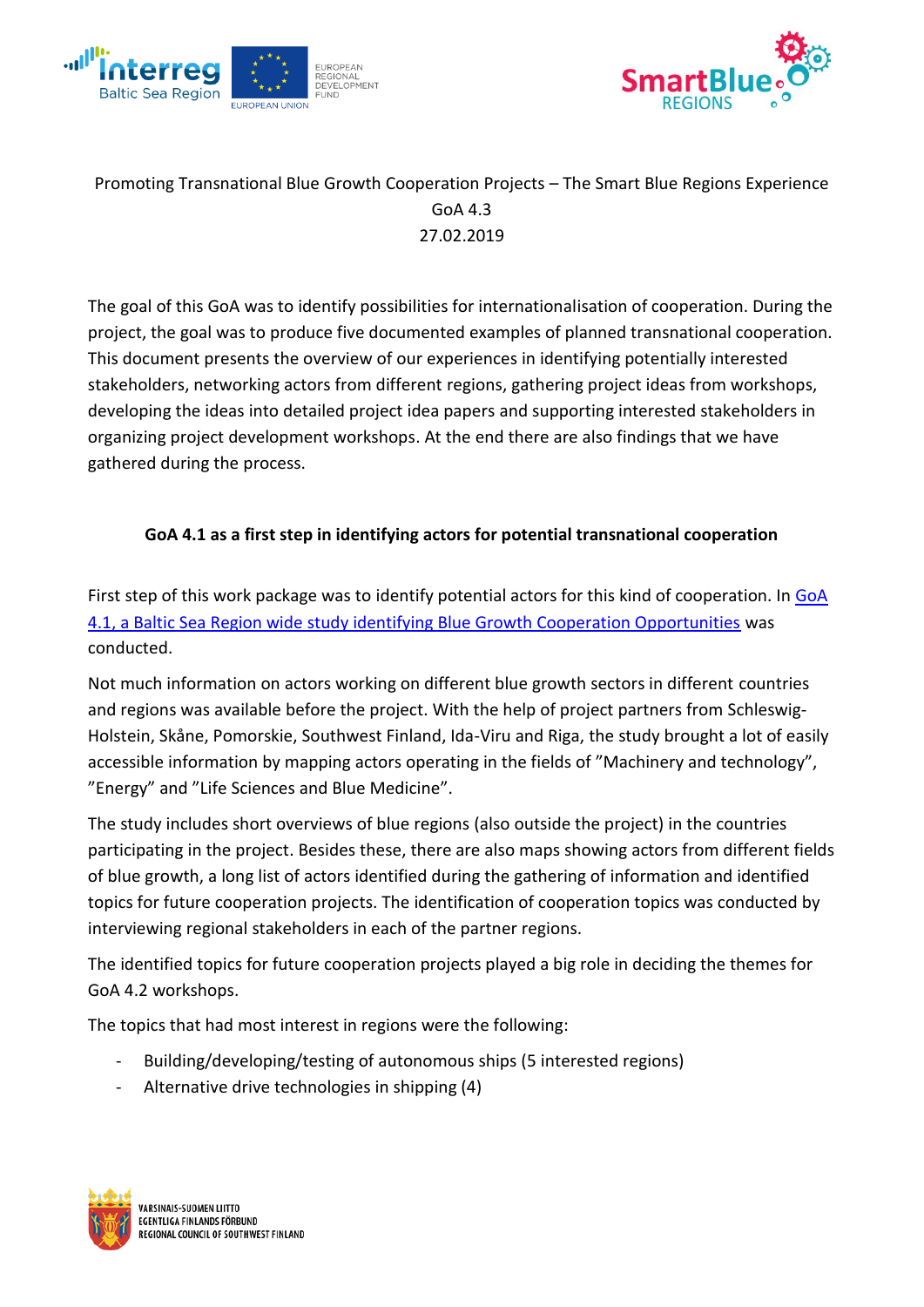



- Autonomous shipping (4)
- Blue Biotechnology for health/ pharmaceutics (4)
- Health tourism especially marketing (3)
- Lack of skilled workers (3)
- Monitoring (3)
- New materials for shipbuilding (3)
- Offshore wind energy (3)

# **GoA 4.2: Identifying cooperation possibilities by workshops**

The findings of GoA 4.1 were used in deciding the themes for workshops. Besides these findings, it was found out during the project that cluster support systems seem to be important in implementing blue RIS3. The topic of blue biotechnology was dropped because of a parallel project of the Submariner Network, Blue Biotechnology Alliance, is already dealing with this theme.

The workshops were held in following themes that were identified in GoA 4.1:

- *Skills and competences needed for the autonomous ship of the future in a reindustrialized Europe – Options for transnational cooperation* (Autonomous shipping)
- *Clusters in maritime technologies and tourism – cooperation opportunities in the Baltic Sea Region* (Clusters)
- *Offshore Wind Energy Supply Chain – future outlook for technologies and cooperation* (Offshore Wind Energy)
- *Coastal and maritime tourism- cooperation potential in the Baltic Sea Region* (Health and Coastal Tourism)

The information brought by the study helped the project partners to better identify potential actors that would be invited to participate in GoA 4.2 workshops that were held in order to gather information on cooperation possibilities in several fields identified in GoA 4.1.

Because the regions themselves know their stakeholders the best, inviting participants to the workshops was on each partner region's responsibility. The number of participants ranged from around 25 people to more than 90 people. In total, more than 160 persons took part in the four workshops.

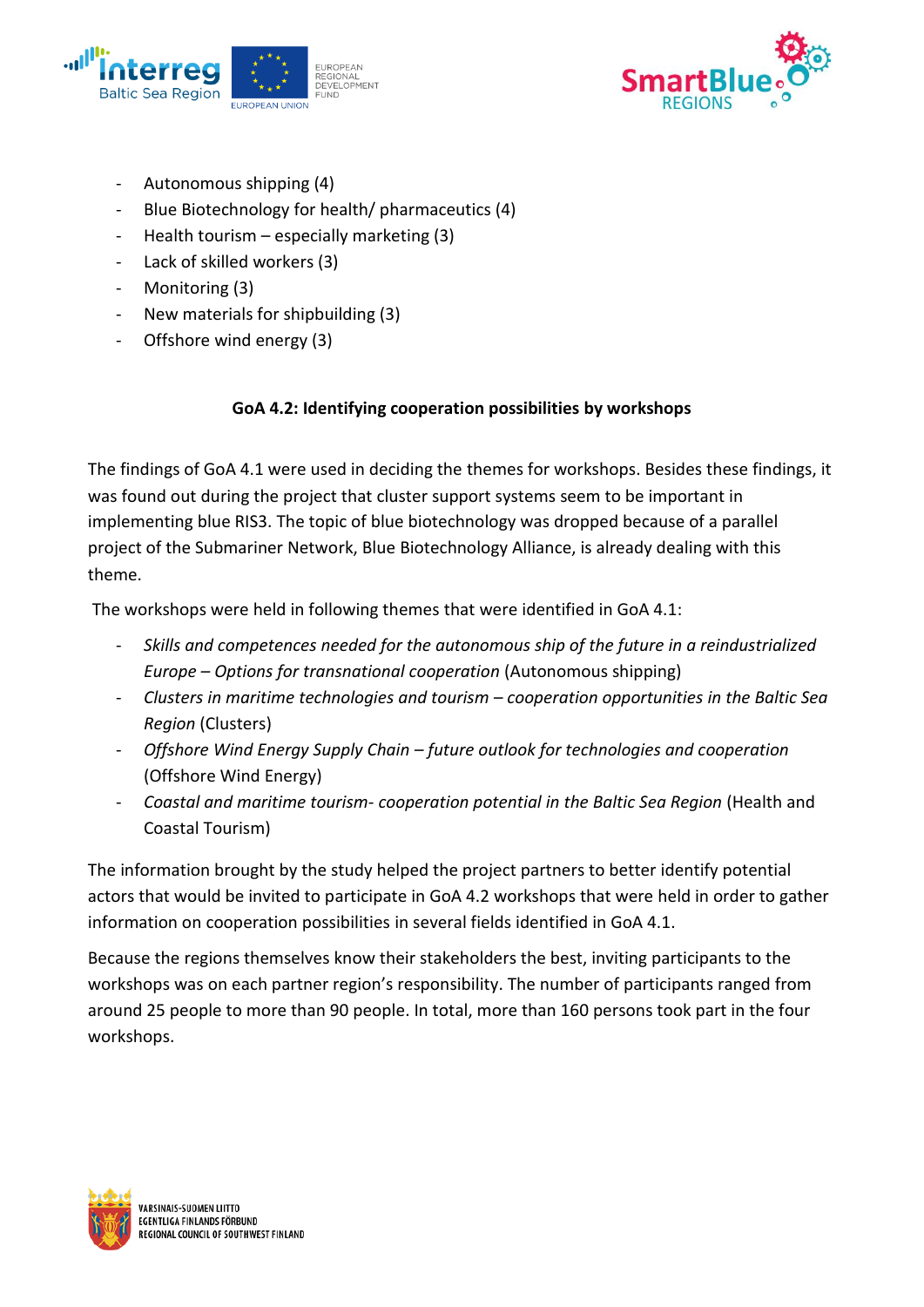



#### **Workshop on autonomous shipping**

The first workshop was held on autonomous shipping in Malmö, Sweden on 1 March 2018 where around 25 people took part in discussions.

The workshop began with presentations that dealt with future skills needed for autonomous ship, basics of autonomous ship operations and the future of autonomous shipping in the BSR.

The second part of the presentations dealt with how to recruit skilled workforce, how to improve the image of the maritime sector for young people and how to encourage students to choose maritime industry as their field of specialization.

During group work phase, the participants were divided into small groups to discuss the theme of "How can cooperation between regions/ countries help us on the way forward". During the discussion part of the workshop, five ideas surfaced:

- 1. Transnational database for sharing skills & competence
- 2. Transnational education platform
- 3. Making the shipping industry visible in a transnational communication project
- 4. Global recruitment campaign
- 5. Innovation arena

From these ideas, the recruitment campaign and innovation arena were seen to be the most promising ones for further evaluation and idea papers were drafted based on the findings of the workshop.

#### **Workshop on clusters**

The second workshop, this time for maritime and tourism clusters, was organized 14–15 March 2018 in Kiel, Germany. Around 30 people took part in this workshop.

The first day of the workshop was dedicated to presentations of different clusters from different regions: how they are organized, how they are funded and what makes them successful. Four topics were chosen as guiding structure: cluster structures, cluster activities, financing cluster organisations and internationalisation of cluster organisations. Themes of the clusters presented varied from tourism to maritime clusters.

The second day of the workshop was dedicated to group work on future cooperation projects for cluster managements in the Baltic Sea Region. The World Café method was used. The participants were divided into 3 groups, sitting on 3 tables with different topics. After 30 minutes, the participants changed the table. At the end, each participant spent 30 minutes at each table,

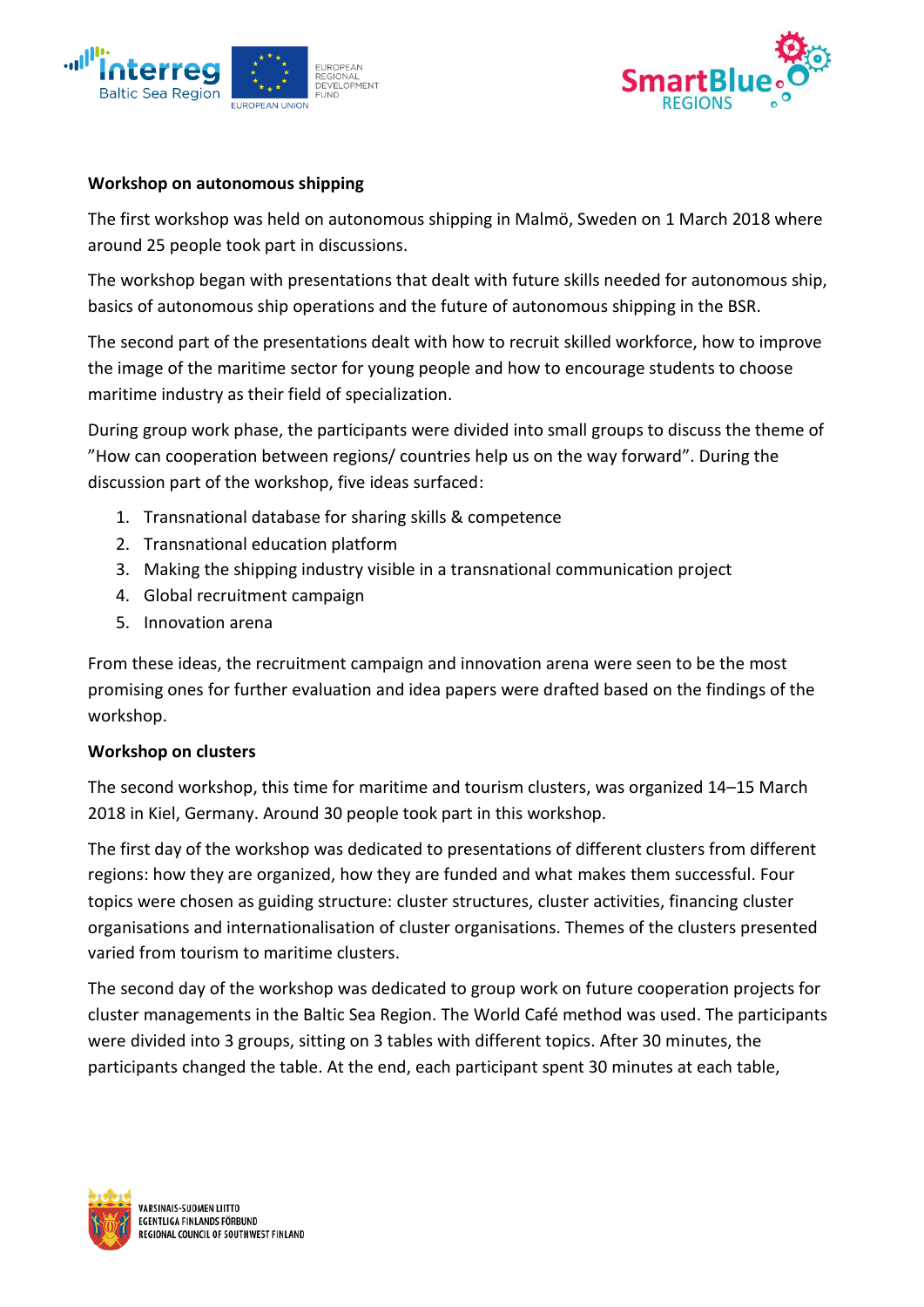



meeting different people in each round. The result of each table was presented at the end of the workshop.

Table one dealt with the question regarding financing international cooperation projects, table two with success factors and formats to establish international cooperation projects and table three with topics for future international cooperation projects in the Baltic Sea Region. A fourth table was dedicated to tourism clusters only.

Table three came up with the idea of a modularized shipyard network to create common standards for e.g. design and engineering, supply chain, contractor and supply sources. The tourism table came up with the idea of a signal session tool, an online based tool to give education to actors working in the field of tourism.

Both these ideas were taken up to further evaluation. The idea paper on signal session tool was drafted in cooperation with the presenter of the idea. The modularized shipyard network idea, however, was later found to be very difficult to develop further.

### **Workshop on offshore wind supply chain**

The workshop on offshore wind titled "Offshore Wind Energy Supply Chain – future outlook for technologies and cooperation" was held in Gdansk on 26 April 2018. This workshop was by far the most popular one, attracting over 90 participants.

The themes for this workshop were following:

- Constructions: Wind Towers (design, optimization), Substation (concept design, design optimization, modular design), Foundation (new designs, new functionalities)
- Vessels: Seabed Preparation (offshore cabling / foundations, port / inland waterways dredging, deep sea mining), Installation Vessels (land-based vs. offshore assembly, direct delivery of components, purpose-built installation vessel – jack-up's), Service Vessels (mother vessel accommodations, transfer vessels, service parts transport)
- Wind Farm Efficiency: Concept Design (turbines / substations / grid layout), Decommissioning of Constructions (modularity, recycling, new use), Multi-use of Constructions (aquaculture, biomass, energy storage, marine hydro kinetics, wave)
- Autonomous Operations (surveying, Operation & Maintenance)

The workshop began with a short introduction after which the participants divided into groups of around twenty people. There were different rooms for different themes, as stated above. The groups moved from one theme to another and were instructed to think of potential transnational cooperation possibilities.

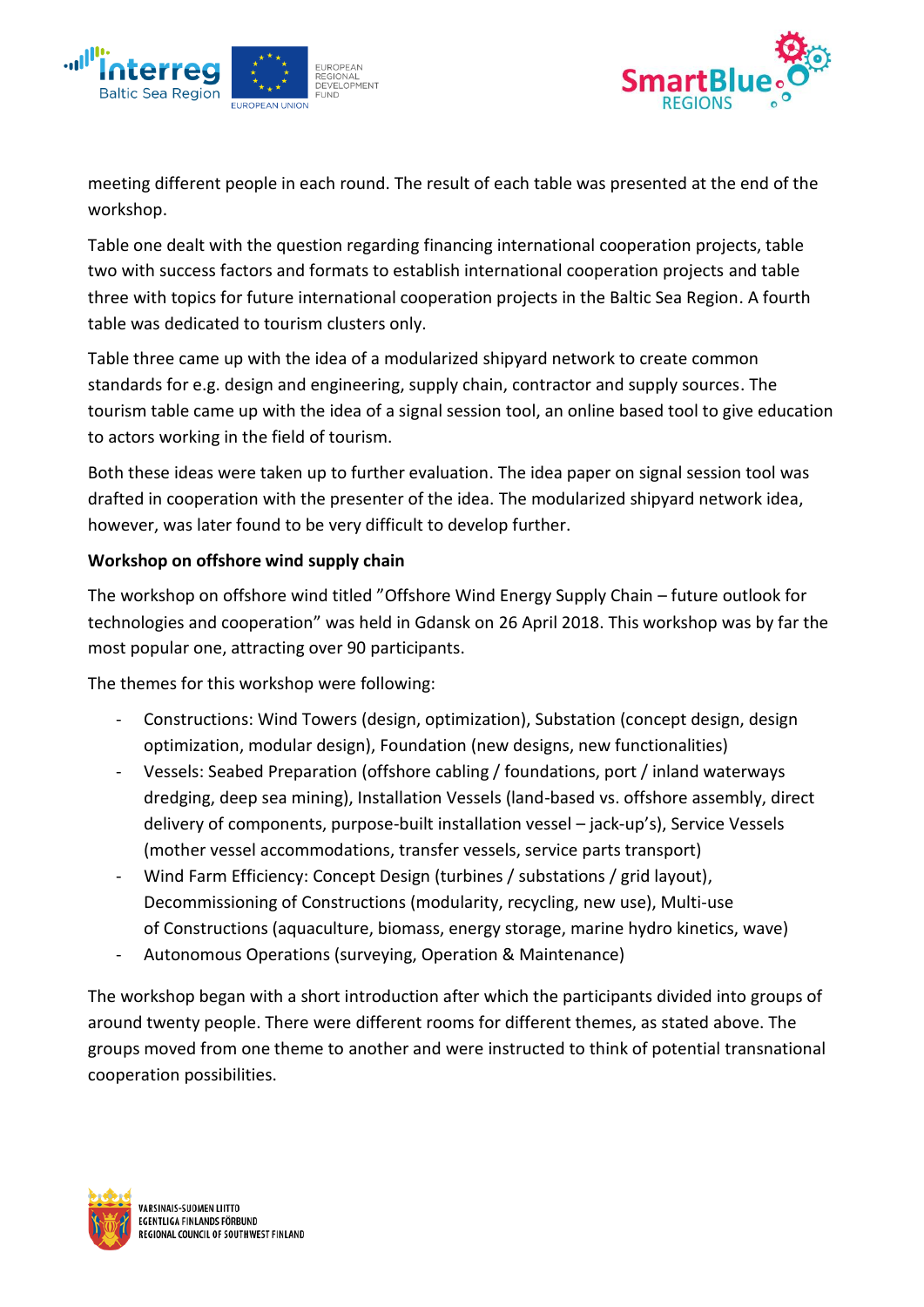



The following cooperation possibilities were identified:

- Multi rotor system (interest expressed by 4 participants)
- Aluminium constructions (interest expressed by 5 participants)
- Modular mills (interest expressed by 5 participants)
- Charging vessels (interest expressed by 2 participants)
- Operating floating platforms (interest expressed by 2 participants)
- Port developments (interest expressed by 1 participant)
- Optimizing vessel fleet (interest expressed by 1 participant)
- Autonomous operations standards (interest expressed by 2 participants)
- Data platform for ROV operations (interest expressed by 2 participants)

Based on the participants' interests reported during the workshop, a brief description of each project idea was sent out to all interested participants with a kind request to reflect and contribute to these descriptions. After collecting all inputs, the idea descriptions were updated and sent out to interested parties. Due to limited resources, including time – in the frames of the SBR project, project partner MIG offered further assistance to the development of the themes that gained the greatest interest. These ideas were the multi rotor system, aluminium constructions and modular mills and they were selected for further evaluation.

Parties interested in other ideas were put in contact to the given idea proposer. Thus, they have had a chance to start potential future cooperation regardless of possible assistance from the Smart Blue Regions project team.

#### **Workshop on tourism**

The final workshop, on health and coastal tourism, was organized in Jurmala, Latvia on 19 June 2018. Around 25 people took part in the workshop. The aim of the workshop was to exchange ideas and identify transnational cooperation opportunities in the Baltic Sea Region in the maritime and coastal tourism based on common tourism product groups and selling points of partner regions.

During the first part of the workshop participants exchanged selling points and development opportunities in common maritime and coastal tourism products: nature and active tourism, health tourism, wellness and SPAs, cultural heritage as well as small harbours and sailing tourism.

The second part of the workshop was devoted to concrete planning of transnational project ideas in joint development and marketing of the coastal and maritime tourism products in the Baltic Sea Region. The participants were divided into four groups, nature and active tourism, health tourism, cultural heritage and sailing.

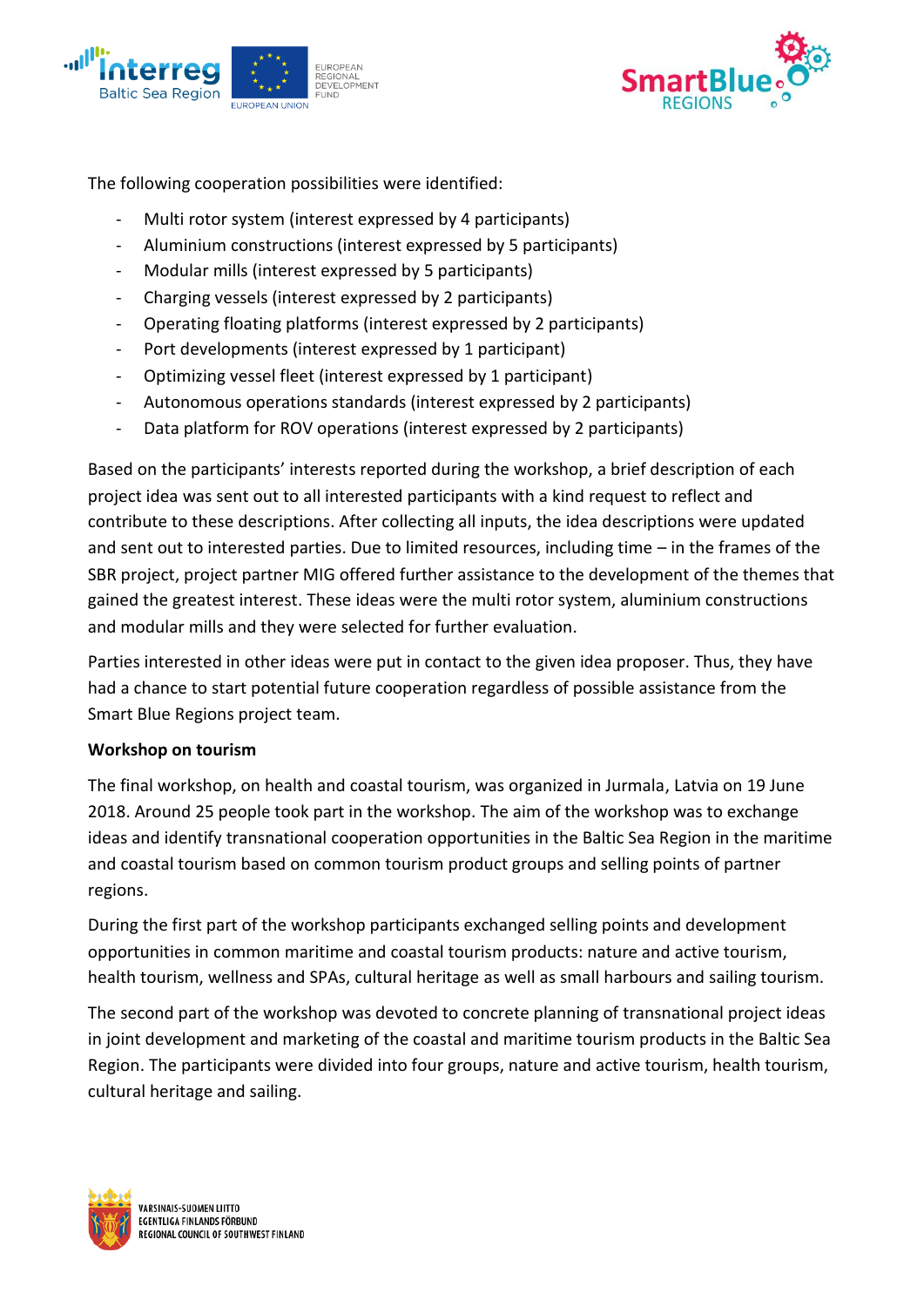



Two ideas surfaced from this workshop:

- BSR destination for health, sea medicine and SPAs
- Improving quality of coastal tourism destinations in the BSR

Both ideas were taken up for further evaluation and drafted in cooperation with the presenters of the ideas.

# **GoA 4.3: Developing project idea papers based on results from the workshops**

Based on the results of the GoA 4.2 workshops, a total of eight idea papers were drafted and circulated for stakeholders. Besides these papers, further six papers were drafted on the theme of offshore wind. Due to limited resources only the three ideas on offshore wind listed below were offered further assistance by the project.

The idea papers were prepared by the project team members and further developed by stakeholders that took part in the workshops. Some of the ideas had a very strong ownership from the beginning, some of them were synthesises from the discussions in the workshops. The work on this GoA was coordinated by the Regional Council of Southwest Finland.

The following ideas were developed into idea papers that include the challenges to be addressed, expected results and target groups, main activities, possible partners and financing sources if there were to be identified:

- **BSR Innovation Arena for Maritime Industry** (3 interested regions)
	- o Bringing together SMEs around the BSR from different fields of industry to find new smart and innovative solutions for maritime industry
	- o Business support organizations or clusters as main partners
	- o Example: Bastu-concept has been successfully developed in Southwest Finland to offer SMEs a platform to cooperate. The idea behind Bastu is that companies from different sectors (for example from blue growth in general, but more specifically from ship building and tourism for example) can cooperate while developing new ideas. This concept can be developed further to serve as a BSR-wide practice.
	- o The most important thing is to boost concrete solutions instead of just new research themes
- **Recruitment Campaign for Maritime Industry** (2 interested regions)
	- $\circ$  The aim is to attract professionals from outside the BSR to regions suffering from lack of skilled workers

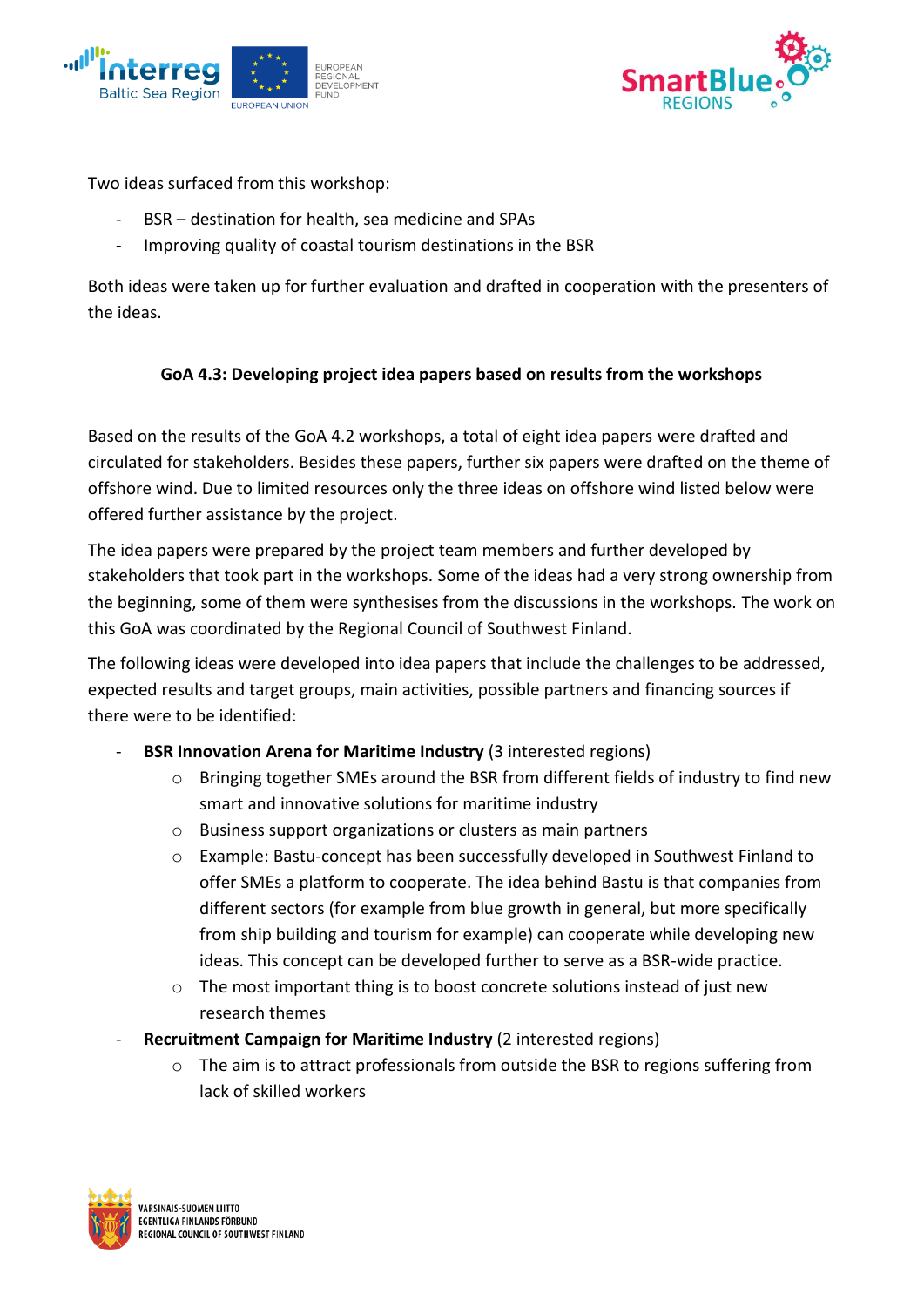



- $\circ$  The aim is also to improve the image of maritime sector in the BSR and create a joint image of an area with a lot of opportunity for professionals
- o The main target group are SMEs because they do not usually have the resources to recruit globally
- o Use of new and innovative marketing, recruiting and communication methods that work with young people (videos, social media etc.)
- o Activities:
	- Collecting best practices from different regions and countries.
	- Establishing (through intermediate organisations) a network of SMEs in maritime sector in need of labour force
	- Realizing a pilot campaign in BSR to test different best practices and new ways of recruitment.
	- Capacity building training for SMEs on how to use new channels is needed.
- **Signal Session Tool for Baltic Sea Tourism (2 regions)** 
	- $\circ$  Companies in tourism business are very small and don't have resources to follow and identify weak signals and trends that will be crucial for the development of tourism business in the future. Tourism is a business where global changes in customer behaviour have an almost instant effect on the encounter between the service provider and the visitor.
	- o Thus, actors in tourism business should be offered a framework where they could learn more about those signals, think about what they mean, what kind of opportunities they offer and also an arena where they could share their thoughts with other actors and networks around the BSR.
	- o Activities:
		- Identifying weak signals that will be taken into focus
		- Regional workshops in participating regions led by a "guru" of each signal in question.
		- Sharing the results of regional workshops to other regions
		- Based on lessons learned, planning and piloting of new tourism activities
	- o Main target groups are tourism companies around the BSR. Each active area must have a larger entity that acts as a coordinator during the project (Eg. regional tourism organization (DMO, destination marketing organization))
- Aluminium Constructions (3 interested regions)
	- o Using aluminium for wind mill infrastructure and for turbine cover

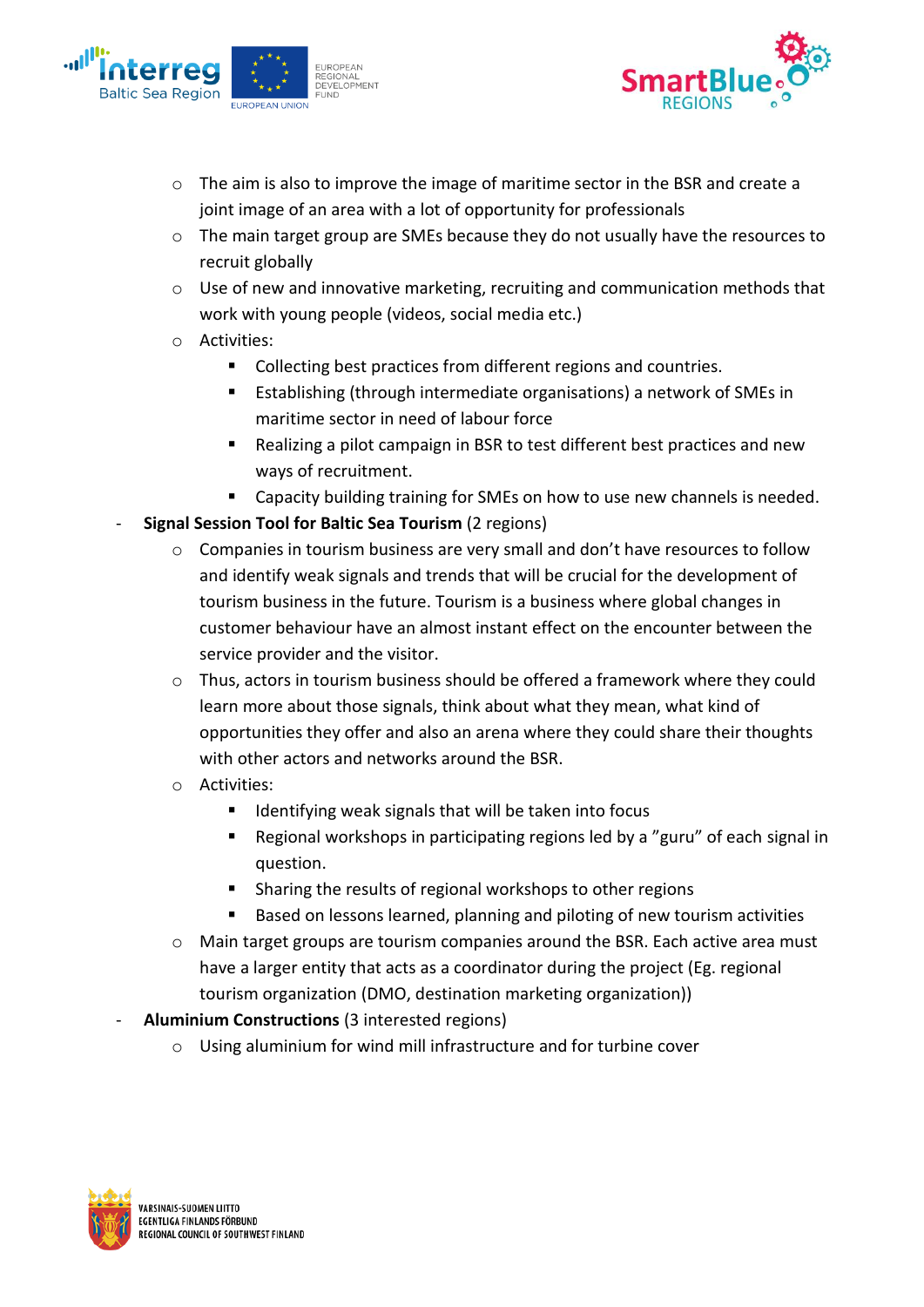



- o Prototype design, production (model scaled down?) and verification of the efficiency based on numerical modelling, cost-benefit in-depth analysis
- o Target groups: Turbine producers, monophile producers, R&D (numerical modeling, model tests)
- **Modular Mills** (1 region)
	- o OW constructions are getting bigger and heavier and because of this, their transport becomes an issue. On site modular production could be a solution, followed by modular installation of the mills in situ at the sea.
	- o Developing the modular production and installation of the OWF mills
		- **Prototypes**
		- Technical analysis
- **Multi-Rotor System for Off-Shore Wind Turbines** (2 interested regions + regions outside the project)
	- $\circ$  Development of a multi-rotor systems in order to improve efficiency and to minimize damage risk of a one turbine system
	- o R&D, building of a prototype, commercialization
	- o Project consortium is already working for this idea, see below for more information on their work
- **Improving Quality of Coastal Tourism Destinations around the Baltic Sea Region** (4 regions)
	- $\circ$  Quality improvement on destination level by mapping current states of affairs of different regions and stakeholders and to develop new solutions based on the results of the mapping
	- o Activities:
		- Mapping of current regional statuses: Services, customer satisfaction, staff satisfaction, current status of sustainable development in the area etc.
		- Sharing of findings with partners from other regions
		- **•** Developmental activities based on the results (designing new services and products)
		- Peer-reviewing and benchmarking the destinations
		- Creating a handbook based on results and best practices
	- $\circ$  Target groups: destination marketing organizations, enterprises and higher education
- **BSR – Destination for Health, Sea Medicine and Spas** (3 interested regions)

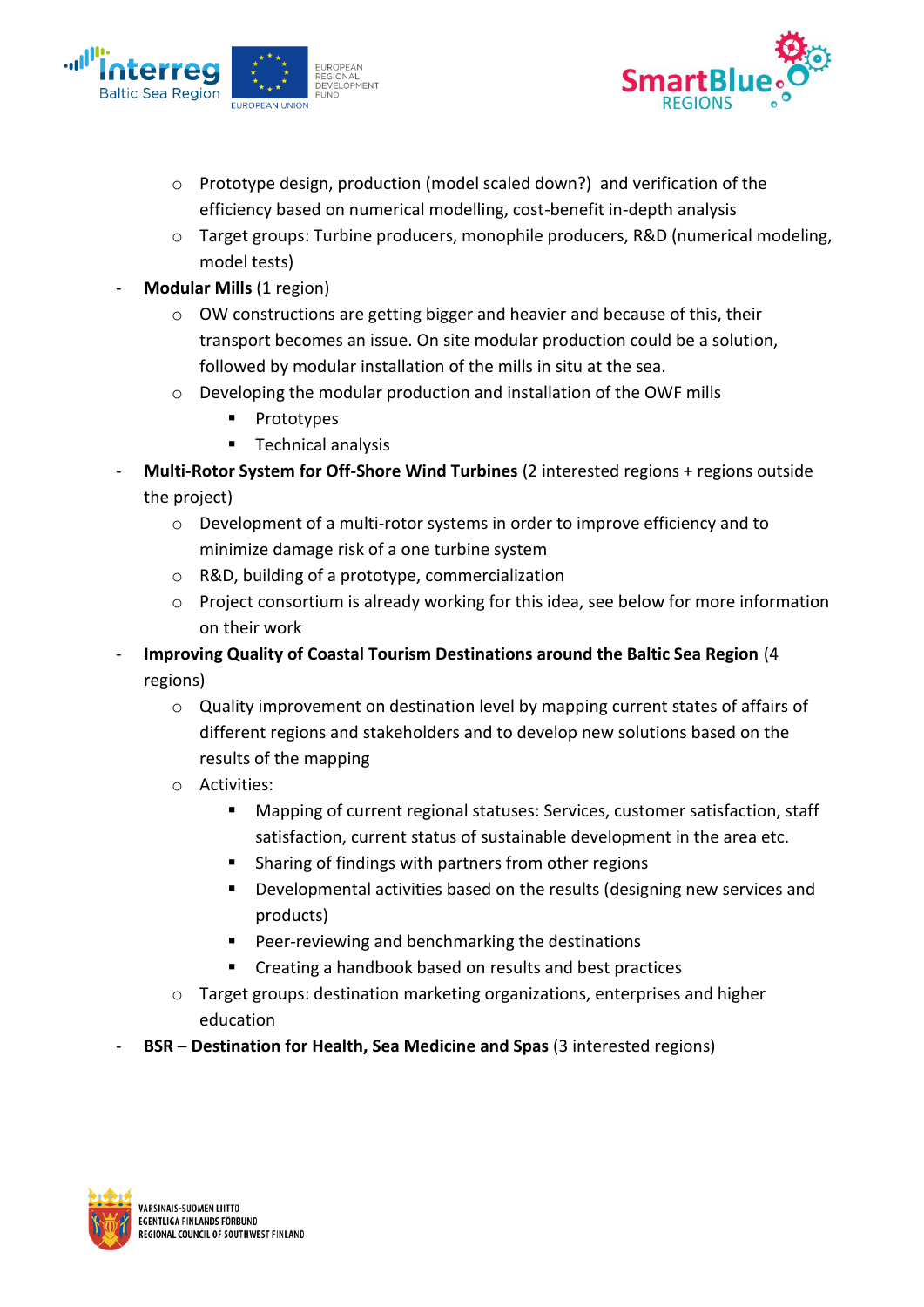



- o Making the BSR a recognized health destination by combining different kinds of expertise from different regions in Estonia, Latvia and Finland. The key is in finding common identity for the entire region and at the same time finding and communicating strengths of each BSR partner region. Further development of services and products is also a prerequisite.
- o Activities:
	- Mapping the strengths and selling points of each BSR region with proven potential for health and well being tourism
	- Carrying out market researches to tailor products and services for specific potential target markets
	- Product development involving research institutes for generation of scientific evidence proving positive effects of nature and natural resources in the coastal regions on health
	- Activities targeted at improving skills and hospitality of staff involved in service sectors of wellness, health and SPAs
- o Target groups: SMEs, intermediate organizations (eg. tourism and health clusters), coastal municipalities and regions, research and academia, IT sector representatives

These idea papers were drafted in cooperation with the stakeholders that presented these ideas. Each partner region circulated the papers around their stakeholders in order to gather critical mass for a possible cooperation project.

We approached also the MA Network with hopes of having a pilot call on blue growth. The idea got some momentum at first but for unknown reasons, it was never realized.

# **What happened and what will happen to the project ideas in the future?**

#### *BSR Innovation Arena for Maritime Industry*

There was a lot of interest from various regions but unfortunately due to resources, no-one was ready to take the lead in project development. Because of wide interest, it is still possible that some time in the future someone could take up this project.

#### *Recruitment Campaign for Maritime Industry*

Initially there was strong interest for the campaign from both Skåne and Southwest Finland and the EMFF Blue Careers call was identified as a strong option for funding. The Southwest Finnish actors met regarding this project but unfortunately it was not possible for them to join the project

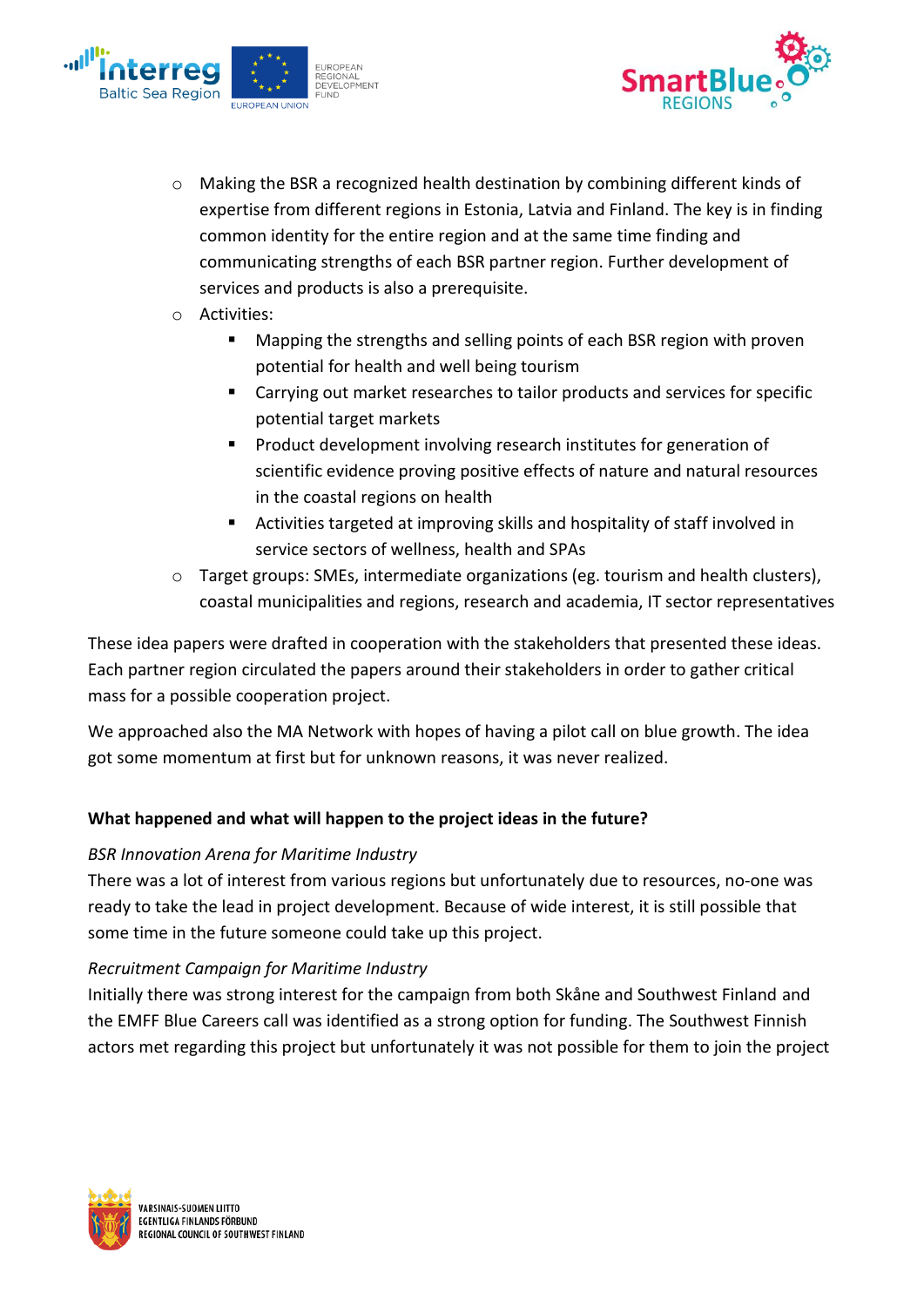



within the given timeframe. In a different situation in the future, this kind of project cooperation could be possible.

### *Signal Sessions Tool*

After the workshop in Jurmala, it was suggested that it could be maybe put together with the idea on improving quality of coastal tourism destinations.

### *Aluminium Constructions*

The idea presenter decided to join the Multi-Rotor Systems idea. The idea as such is thus not continued as a separate project but as a part of another one.

#### *Modular Mills*

Even though there was interest at first, this idea was not taken up at the end.

# *Multi-Rotor Systems*

This project idea is going forward and there is a strong partnership already existing. There is a strong possibility for developing this project idea into a successful commercialized product. See next chapter for more information.

# *Improving Quality of Coastal Tourism Destinations around the Baltic Sea Region*

There was strong interest from both Poland and Finland to develop this into a project but unfortunately there were no viable funding opportunities available at the moment. Thus this idea was put into hold to wait for new funding opportunities.

*BSR – Destination for Health, Sea Medicine and Spas* Same as previous idea on tourism.

If you are interested in any of the project ideas, please contact your local Smart Blue Regions partner directly for further descriptions and information on the projects!

# **Success case presented: pushing the Multi-Rotor Systems idea forward**

The theme of Multi Rotor System was identified as one of nine ideas raised and discussed during the workshop on offshore energy value chain organised by project partner Maritime Institute in Gdansk (MIG) – in cooperation with the GSG Towers S.A. on 26 April 2018 in Gdansk.

In the frames of the Smart Blue Regions project a following offer was provided to parties interested in the project:

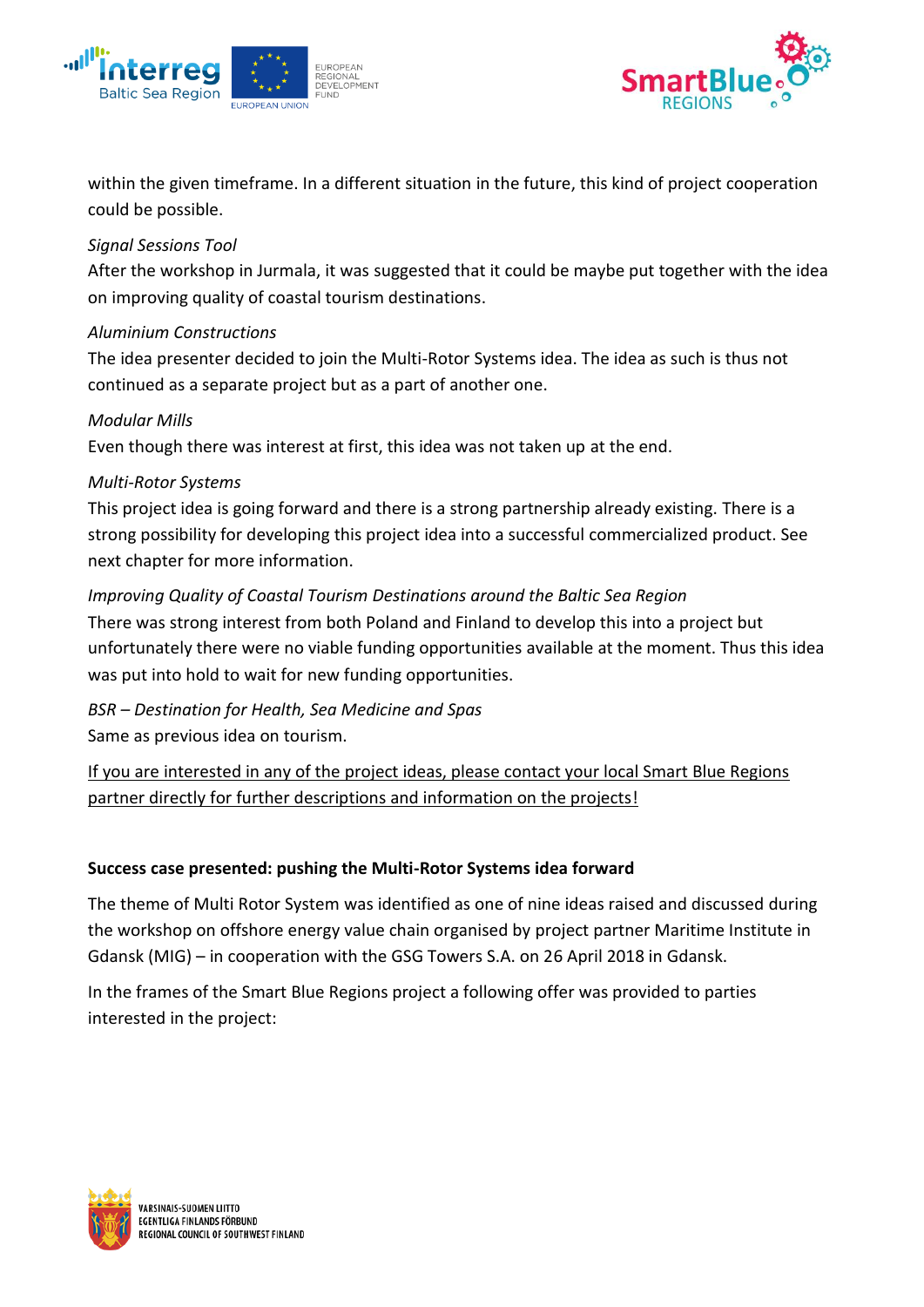



- Active searching for further consortium partners based on SBR project contacts (potential partners from regions involved in the project: Skåne, Southwest Finland, Ida-Viru, Riga, Schleswig-Holstein)
- Practical and technical assistance in organisation of the project development workshop. This includes covering the costs of the venue renting and catering, workshop facilitation, documentation from the workshop, including a description of the project enabling its use for the project financing application.

The theme proposers were asked to inform MIG once the partnership of a given idea decided to make use of the above presented offer. Out of three potential consortia, only one reacted to the offer and the first project development workshop on the theme Multi-Rotor System was organised on 13-14 August in Gdansk (less than 4 months after the idea identification – because in innovative ideas time matters).

MIG provided venue, catering as well as the workshop facilitation including drafting minutes. Afterwards, MIG has been in constant contact with the idea developer, providing him with updates from the project partners (e.g. interest from Estonian entity) as well as updates on possibilities for co-financing of the idea.

Given the fact that this experience has been considered as a best practice of the SBR project, the consortium was invited to the project conference in Berlin in January 2019. Parties considered this an opportunity to meet and further elaborate the idea and discuss next steps. The venue and catering was again offered by the SBR project (EPCO) and idea owner (now a start-up company named Windtak) presented the theme and stage of development to SBR partners at their meeting on 23 January 2019. According to the representatives, the workshop organized in April and the help and facilitation of the Smart Blue Regions project were vital in making the project come true.

According to representatives of the project, the project is going strong and there is a very good chance of commercializing this idea. In the next five years there are estimated to be investments at following levels:

- First stage prototype, an investment of around 250 000 euros
- Second stage prototype, an investment of around 2,5 million euros

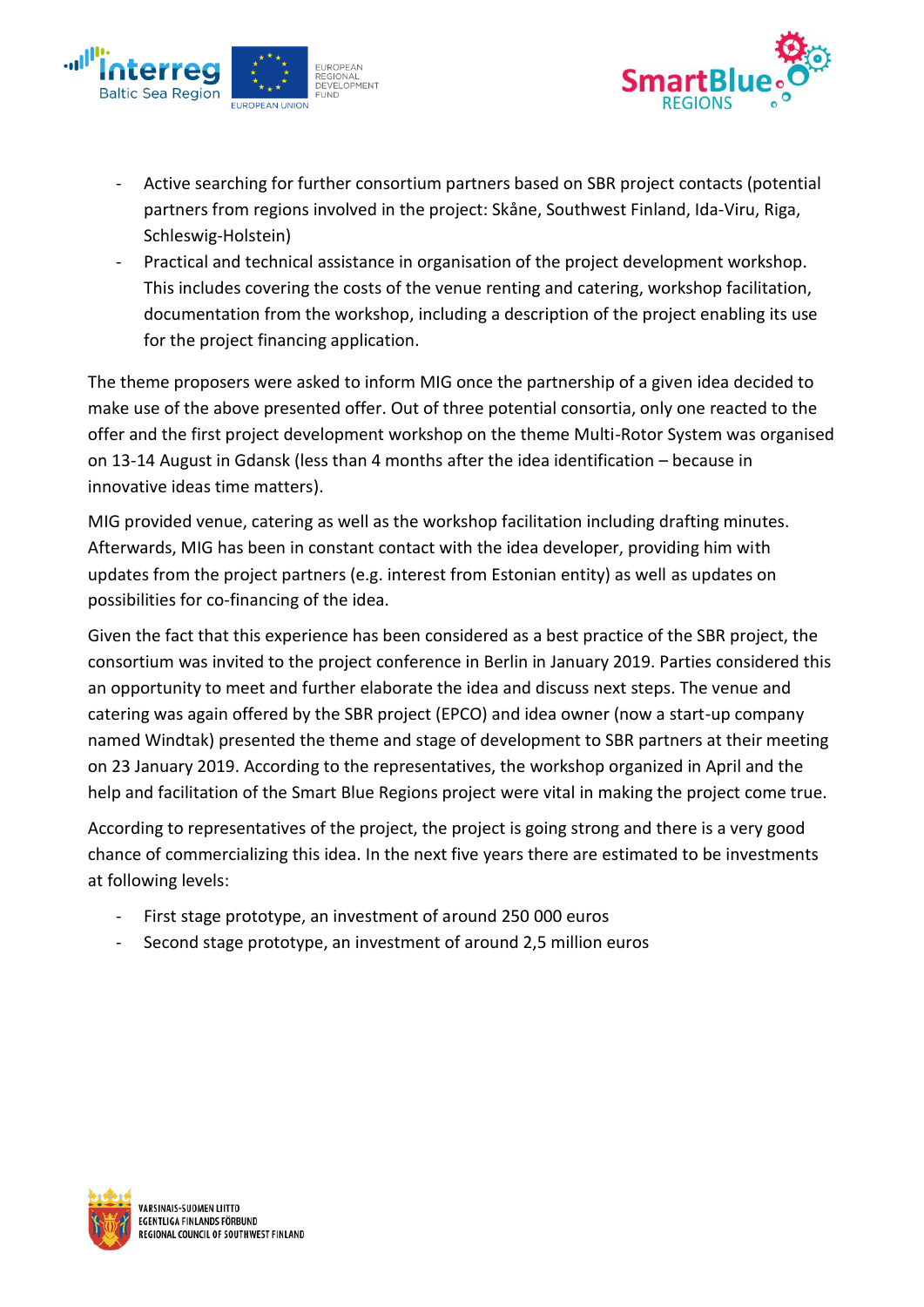



### **Our findings**

- It is important to know your stakeholders. Without the work done in GoA 4.1, it would not have been possible to invite all the relevant stakeholders. The work in GoA 4.1 also helped in identifiying most promising themes for cooperation.
- Deciding clear themes for workshops is important. This however does not mean that the scope for cooperation should be very limited. For example, the workshop for offshore wind supply chain had 4 sub-themes and several smaller themes listed under it. This way more stakeholders were able to find the ones they had something to offer for. The result was that more than ninety people from various fields in the wind energy supply chain participated in the workshop.
- Follow-up after the workshops is important. Even though project partners have had the responsibility to prepare the idea papers, keeping in touch with the idea presenters has been a prerequisite for relevancy. The more the partners have been able to engage the idea presenters, the more detailed the idea papers have been.
- Identifiying the relevant regional stakeholders and circulating the project ideas to them is the key to build up consortiums.
- Contacting stakeholders through local project partners is important. It is easier to build trust if invitation for cooperation comes from someone you know. This is also the case in transregional cooperation. Project partners know their stakeholders and can vouch for them.
- Local project partners use regional cluster organisations or networks to reach single actors. Cluster organisations and networks proofed to be usefull intermediaries and contact points.
- Building trust among actors takes time. Because of this, it might be difficult to start projects in a quick timeframe. On the other hand, the workshops have brought actors together and got them to know each other, in the future there are chances that they might join together for a different project.
- A committed lead partner should be found very soon. Without a committed lead partner pushing the project further, there is a strong chance that the project ideas will stay as such.
- Innovating new project ideas without aiming for a specific funding call can be challenging. On the one hand, there is a possibility to innovate without limits and this can produce also positive unexpected results. On the other hand, it can be difficult to find viable funding options for the ideas.
- Gathering info for funding opportunities even after the project has ended is important. There are still some projects that have potential to be funded. Keeping in touch with the